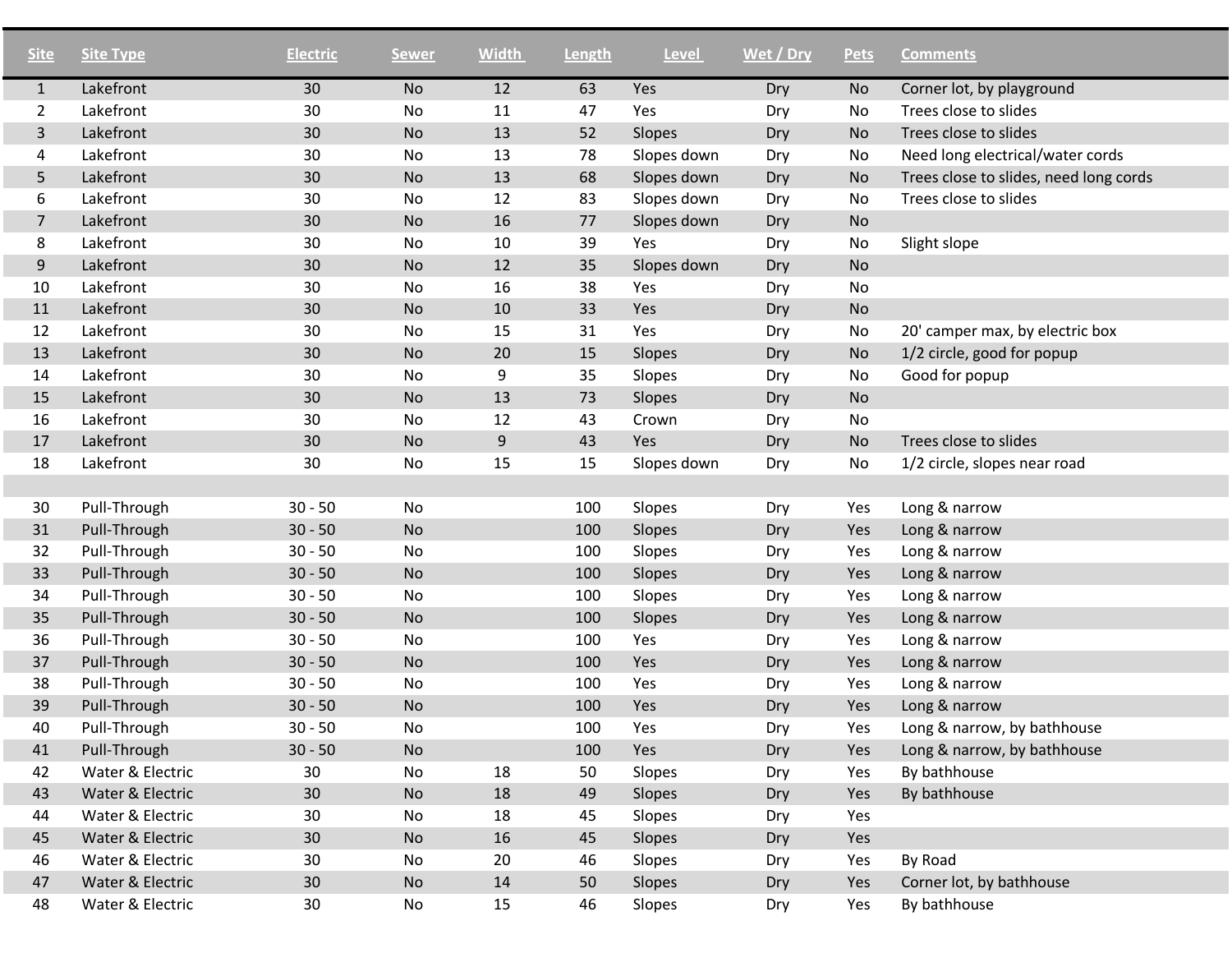| <b>Site</b> | <b>Site Type</b> | <b>Electric</b> | <b>Sewer</b> | <b>Width</b> | Length | <b>Level</b> | Wet / Dry | <b>Pets</b> | <b>Comments</b>                |
|-------------|------------------|-----------------|--------------|--------------|--------|--------------|-----------|-------------|--------------------------------|
| 49          | Water & Electric | 30              | <b>No</b>    | 14           | 50     | Slopes       | Dry       | Yes         | Next to bathhouse              |
|             |                  |                 |              |              |        |              |           |             |                                |
| 51          | Water & Electric | 30              | <b>No</b>    | 15           | 42     | Slopes       | Dry       | Yes         |                                |
| 52          | Water & Electric | 30              | No           | 12           | 48     | Yes          | Dry       | Yes         |                                |
| 53          | Water & Electric | 30              | <b>No</b>    | 13           | 47     | Yes          | Dry       | Yes         |                                |
| 54          | Water & Electric | 30              | No           | 13           | 48     | Yes          | Dry       | Yes         | By electric box                |
| 56          | Water & Electric | 30              | <b>No</b>    | 15           | 48     | Slopes       | Dry       | Yes         | Narrow lot                     |
| 57          | Water & Electric | 30              | No           | 13           | 48     | Yes          | Dry       | Yes         |                                |
| 58          | Water & Electric | 30              | <b>No</b>    | 16           | 49     | Slopes       | Dry       | Yes         |                                |
| 59          | Water & Electric | 30              | No           | 13           | 48     | Yes          | Dry       | Yes         |                                |
| 60          | Water & Electric | 30              | No           | 17           | 47     | Slopes       | Dry       | Yes         |                                |
| 61          | Water & Electric | 30              | No           | 15           | 48     | Slopes       | Dry       | Yes         |                                |
| 62          | Water & Electric | 30              | No           | 14           | 50     | Slopes       | Dry       | Yes         |                                |
| 63          | Water & Electric | 30              | No           | 16           | 48     | Slopes       | Dry       | Yes         | Nice view                      |
| 64          | Water & Electric | 30              | <b>No</b>    | 14           | 48     | Slopes up    | Dry       | Yes         | Corner lot, nice view          |
| 65          | Water & Electric | 30              | No           | 17           | 64     | Slopes       | Dry       | Yes         | Corner lot                     |
| 66          | Water & Electric | 30              | <b>No</b>    | 13           | 63     | Slopes       | Dry       | Yes         |                                |
| 67          | Water & Electric | 30              | No           | 14           | 53     | Slopes       | Dry       | Yes         |                                |
| 68          | Water & Electric | 30              | <b>No</b>    | 13           | 54     | Slopes down  | Dry       | Yes         |                                |
| 69          | Water & Electric | 30              | No           | 17           | 50     | Slopes down  | Dry       | Yes         |                                |
| 70          | Water & Electric | 30              | <b>No</b>    | 16           | 51     | Yes          | Dry       | Yes         |                                |
| 71          | Water & Electric | 30              | No           | 17           | 46     | Yes          | Dry       | Yes         |                                |
| 72          | Water & Electric | 30              | No           | 18           | 46     | Yes          | Dry       | Yes         |                                |
| 73          | Water & Electric | 30              | No           | 18           | 44     | Yes          | Dry       | Yes         | Ditch beside it                |
| 74          | Water & Electric | 30              | No           | 13           | 43     | Slopes down  | Dry       | Yes         |                                |
| 75          | Water & Electric | 30              | No           | 13           | 41     | Yes          | Dry       | Yes         |                                |
| 76          | Water & Electric | 30              | <b>No</b>    | 17           | 48     | Yes          | Dry       | Yes         |                                |
| 77          | Water & Electric | 30              | No           | 13           | 53     | Yes          | Dry       | Yes         | Next to dumpster, by bathhouse |
| 78          | Water & Electric | 30              | <b>No</b>    | 15           | 39     | Slopes       | Dry       | Yes         | By water drain                 |
| 79          | Water & Electric | 30              | No           | 16           | 37     | Yes          | Dry       | Yes         | Electric box                   |
| 80          | Water & Electric | 30              | No           | 14           | 32     | Yes          | Dry       | Yes         |                                |
| 81          | Water & Electric | 30              | No           | 18           | 46     | Yes          | Dry       | Yes         |                                |
| 82          | Water & Electric | 30              | <b>No</b>    | 13           | 53     | Slopes       | Dry       | Yes         |                                |
| 83          | Water & Electric | 30              | No           | 15           | 52     | Slopes       | Dry       | Yes         |                                |
| 84          | Water & Electric | 30              | <b>No</b>    | 13           | 54     | Slopes       | Dry       | Yes         |                                |
| 85          | Water & Electric | 30              | No           | 16           | 49     | Slopes       | Dry       | Yes         |                                |
| 86          | Water & Electric | 30 <sup>°</sup> | <b>No</b>    | 11           | 55     | Slopes       | Dry       | Yes         |                                |
| 87          | Water & Electric | 30              | No           | 17           | 68     | Yes          | Dry       | Yes         | Corner lot                     |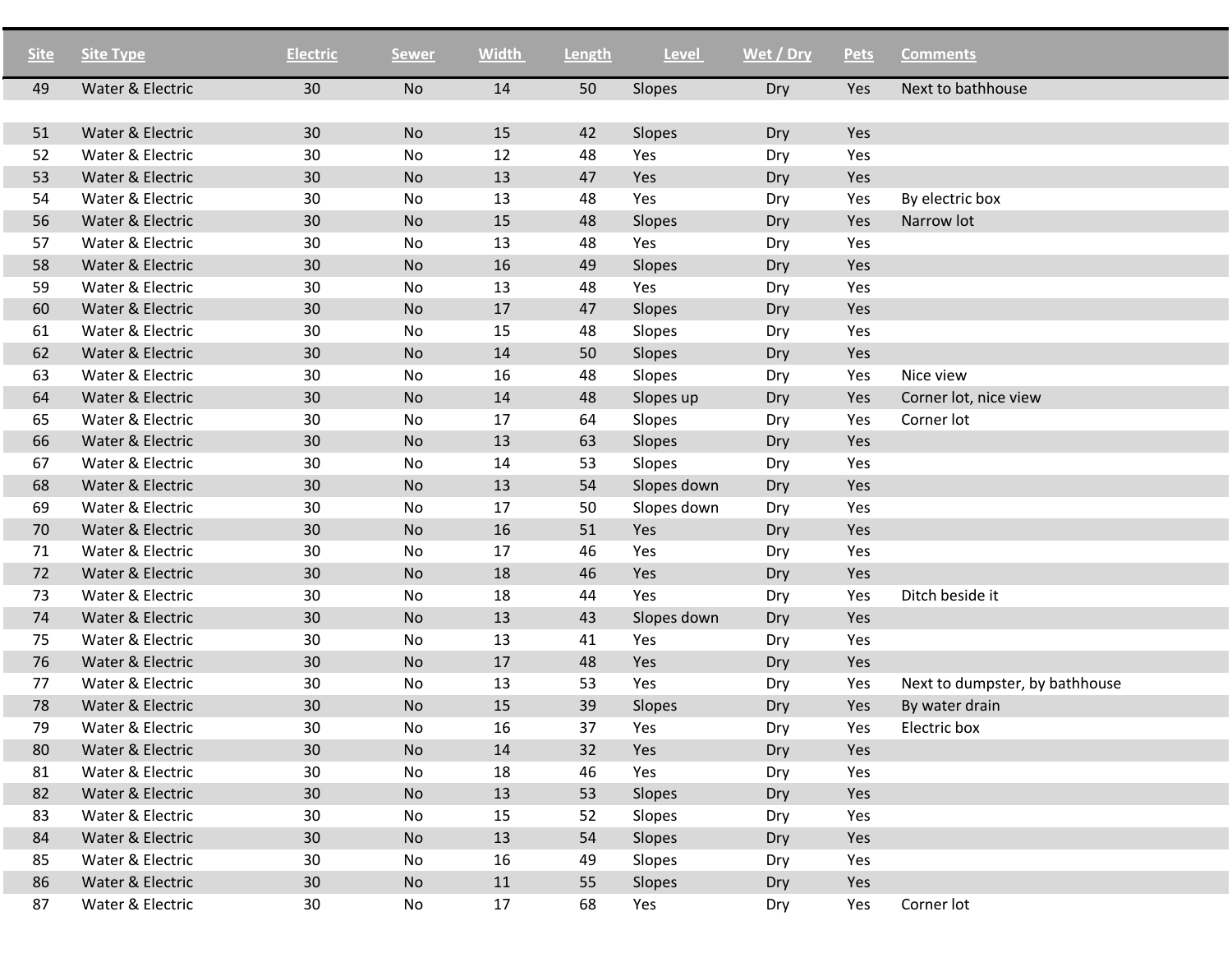| <b>Site</b> | <b>Site Type</b> | <b>Electric</b> | <b>Sewer</b> | <b>Width</b> | Length | <b>Level</b> | Wet / Dry | <b>Pets</b> | <b>Comments</b>                      |
|-------------|------------------|-----------------|--------------|--------------|--------|--------------|-----------|-------------|--------------------------------------|
| 88          | Full Hook Up     | $30 - 50$       | Yes          | 23           | 35     | Yes          | Dry       | Yes         | Cornet lot                           |
| 89          | Full Hook Up     | $30 - 50$       | Yes          | 17           | 36     | Yes          | Dry       | Yes         |                                      |
| 90          | Full Hook Up     | $30 - 50$       | Yes          | 22           | 40     | Yes          | Dry       | Yes         |                                      |
| 91          | Full Hook Up     | $30 - 50$       | Yes          | 18           | 38     | Yes          | Dry       | Yes         |                                      |
| 92          | Full Hook Up     | $30 - 50$       | Yes          | 17           | 40     | Yes          | Dry       | Yes         |                                      |
| 93          | Full Hook Up     | $30 - 50$       | Yes          | 17           | 37     | Slopes       | Dry       | Yes         |                                      |
| 94          | Full Hook Up     | $30 - 50$       | Yes          | 20           | 40     | Slopes       | Dry       | Yes         |                                      |
| 95          | Full Hook Up     | $30 - 50$       | Yes          | 17           | 40     | Slopes       | Dry       | Yes         | Electric box                         |
| 96          | Full Hook Up     | $30 - 50$       | Yes          | 19           | 42     | Yes          | Dry       | Yes         |                                      |
| 97          | Full Hook Up     | $30 - 50$       | Yes          | 19           | 42     | Yes          | Dry       | Yes         | Dumpster across the street           |
| 98          | Full Hook Up     | $30 - 50$       | Yes          | 17           | 42     | Yes          | Dry       | Yes         | Close to bathhouse                   |
| 99          | Full Hook Up     | $30 - 50$       | Yes          | 22           | 43     | Yes          | Dry       | Yes         | Close to bathhouse                   |
| 100         | Full Hook Up     | $30 - 50$       | Yes          | 21           | 49     | Yes          | Dry       | Yes         | Close to bathhouse, New post         |
| 101         | Full Hook Up     | $30 - 50$       | Yes          | 17           | 51     | Yes          | Dry       | Yes         | Close to bathhouse, corner lot, sign |
| 102         | Full Hook Up     | $30 - 50$       | Yes          | 16           | 53     | Yes          | Dry       | Yes         | Corner lot                           |
| 103         | Full Hook Up     | $30 - 50$       | Yes          | 21           | 49     | Yes          | Dry       | Yes         |                                      |
| 104         | Full Hook Up     | $30 - 50$       | Yes          | 20           | 51     | Yes          | Dry       | Yes         | Slopes in back                       |
| 105         | Full Hook Up     | $30 - 50$       | Yes          | 17           | 47     | Yes          | Dry       | Yes         |                                      |
| 106         | Full Hook Up     | $30 - 50$       | Yes          | 22           | 49     | Yes          | Dry       | Yes         |                                      |
| 107         | Full Hook Up     | $30 - 50$       | Yes          | 23           | 49     | Yes          | Dry       | Yes         |                                      |
| 108         | Full Hook Up     | $30 - 50$       | Yes          | 21           | 47     | Yes          | Dry       | Yes         |                                      |
| 109         | Full Hook Up     | $30 - 50$       | Yes          | 18           | 47     | Yes          | Dry       | Yes         | Electric box                         |
| 110         | Full Hook Up     | $30 - 50$       | Yes          | 17           | 53     | Yes          | Dry       | Yes         |                                      |
| 111         | Full Hook Up     | $30 - 50$       | Yes          | 14           | 52     | Yes          | Dry       | Yes         |                                      |
| 112         | Full Hook Up     | $30 - 50$       | Yes          | 18           | 44     | Yes          | Dry       | Yes         | Junction box at end of lot           |
| 113         | Full Hook Up     | $30 - 50$       | Yes          | 17           | 55     | Yes          | Dry       | Yes         |                                      |
| 114         | Full Hook Up     | $30 - 50$       | Yes          | 15           | 52     | Yes          | Dry       | Yes         |                                      |
| 115         | Full Hook Up     | $30 - 50$       | Yes          | 21           | 52     | Yes          | Dry       | Yes         | Corner lot                           |
| 116         | Full Hook Up     | $30 - 50$       | Yes          | 19           | 33     | Slopes       | Dry       | Yes         | Corner lot                           |
| 117         | Full Hook Up     | $30 - 50$       | Yes          | 16           | 36     | Yes          | Dry       | Yes         |                                      |
| 118         | Full Hook Up     | $30 - 50$       | Yes          | 17           | 35     | Yes          | Dry       | Yes         |                                      |
| 119         | Full Hook Up     | $30 - 50$       | Yes          | 15           | 40     | Yes          | Dry       | Yes         | Sunny spot, trees close to slides    |
| 120         | Full Hook Up     | $30 - 50$       | Yes          | 17           | 39     | Yes          | Dry       | Yes         |                                      |
| 121         | Full Hook Up     | $30 - 50$       | Yes          | 18           | 35     | Yes          | Dry       | Yes         |                                      |
| 122         | Full Hook Up     | $30 - 50$       | Yes          | 15           | 47     | Yes          | Dry       | Yes         | Junction box at end of lot           |
| 123         | Full Hook Up     | $30 - 50$       | Yes          | 15           | 36     | Yes          | Dry       | Yes         |                                      |
| 124         | Full Hook Up     | $30 - 50$       | Yes          | 19           | 36     | Yes          | Dry       | Yes         |                                      |
| 125         | Full Hook Up     | $30 - 50$       | Yes          | 18           | 51     | Yes          | Dry       | Yes         |                                      |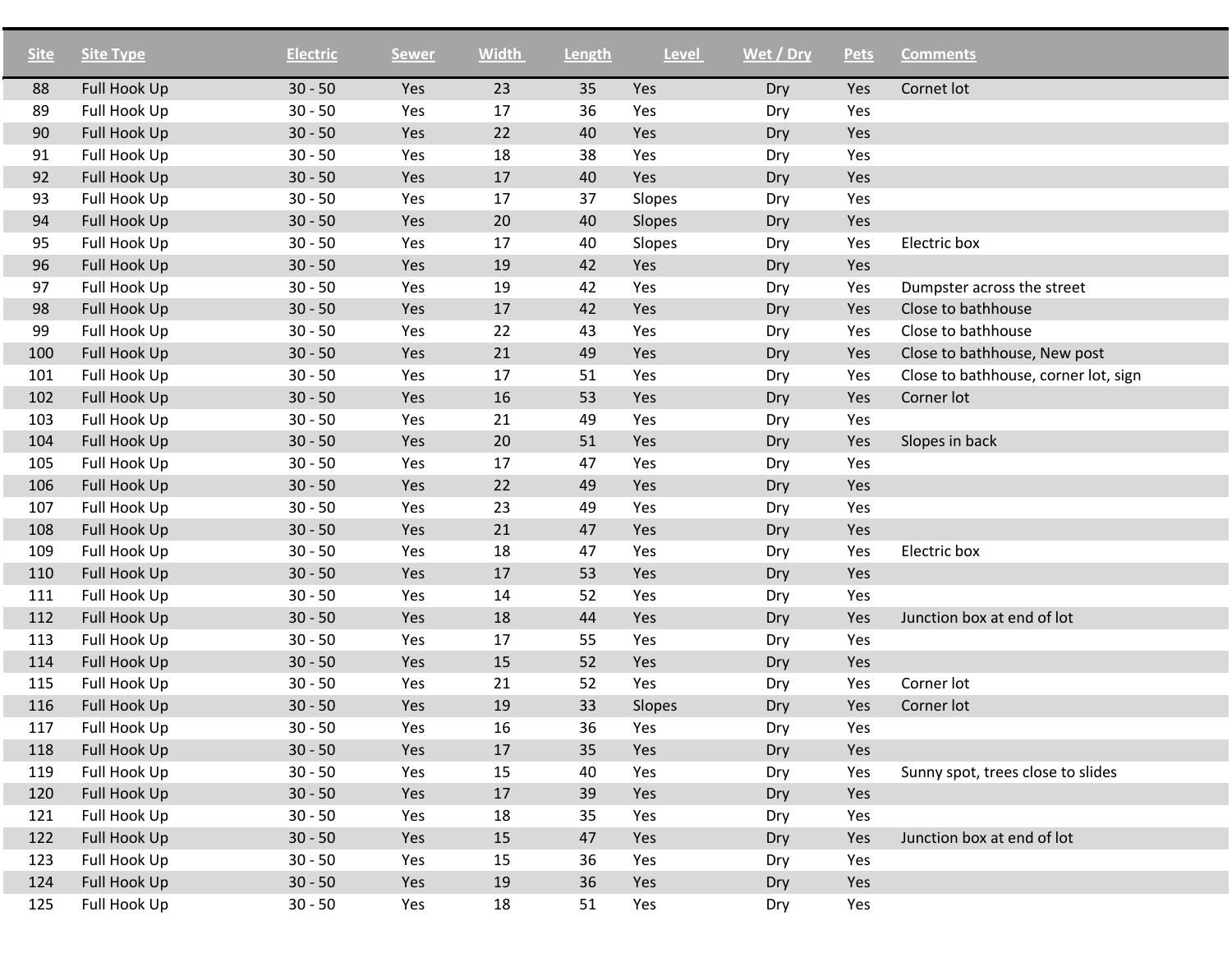| <b>Site</b> | <b>Site Type</b> | <b>Electric</b> | <b>Sewer</b> | <b>Width</b> | Length | <b>Level</b> | Wet / Dry | <b>Pets</b> | <b>Comments</b>                    |
|-------------|------------------|-----------------|--------------|--------------|--------|--------------|-----------|-------------|------------------------------------|
| 126         | Full Hook Up     | $30 - 50$       | Yes          | 20           | 33     | Yes          | Dry       | Yes         |                                    |
| 127         | Full Hook Up     | $30 - 50$       | Yes          | 20           | 43     | No           | Dry       | Yes         |                                    |
| 128         | Full Hook Up     | $30 - 50$       | Yes          | 20           | 37     | <b>No</b>    | Dry       | Yes         |                                    |
| 129         | Full Hook Up     | $30 - 50$       | Yes          | 21           | 42     | <b>No</b>    | Dry       | Yes         | Corner lot                         |
| 130         | Full Hook Up     | $30 - 50$       | Yes          | 17           | 40     | Slopes       | Dry       | Yes         | Corner lot                         |
| 131         | Full Hook Up     | $30 - 50$       | Yes          | 20           | 27     | <b>No</b>    | Dry       | Yes         |                                    |
| 132         | Full Hook Up     | $30 - 50$       | Yes          | 15           | 31     | Slopes       | Dry       | Yes         |                                    |
| 133         | Full Hook Up     | $30 - 50$       | Yes          | 20           | 43     | Yes          | Dry       | Yes         |                                    |
| 134         | Full Hook Up     | $30 - 50$       | Yes          | 20           | 37     | Yes          | Dry       | Yes         |                                    |
| 135         | Full Hook Up     | $30 - 50$       | Yes          | 21           | 27     | Yes          | Dry       | Yes         |                                    |
| 136         | Full Hook Up     | $30 - 50$       | Yes          | 18           | 40     | Yes          | Dry       | Yes         |                                    |
| 137         | Full Hook Up     | $30 - 50$       | Yes          | 19           | 40     | Yes          | Dry       | Yes         | Junction box at end of lot         |
| 138         | Full Hook Up     | $30 - 50$       | Yes          | 19           | 40     | Yes          | Dry       | Yes         |                                    |
| 139         | Full Hook Up     | $30 - 50$       | Yes          | 15           | 41     | Yes          | Dry       | Yes         |                                    |
| 140         | Full Hook Up     | $30 - 50$       | Yes          | 21           | 39     | Yes          | Dry       | Yes         |                                    |
| 141         | Full Hook Up     | $30 - 50$       | Yes          | 22           | 40     | Yes          | Dry       | Yes         | Corner lot, next to bathhouse      |
|             |                  |                 |              |              |        |              |           |             |                                    |
| 146         | Full Hook Up     | $30 - 50$       | Yes          | 19           | 45     | Yes          | Dry       | Yes         | Corner lot, next to bathhouse      |
| 147         | Full Hook Up     | $30 - 50$       | Yes          | 18           | 46     | Yes          | Dry       | Yes         |                                    |
| 148         | Full Hook Up     | $30 - 50$       | Yes          | 19           | 43     | Yes          | Dry       | Yes         |                                    |
| 149         | Full Hook Up     | $30 - 50$       | Yes          | 17           | 42     | Yes          | Dry       | Yes         |                                    |
| 150         | Full Hook Up     | $30 - 50$       | Yes          | 21           | 43     | Yes          | Dry / Wet | Yes         | Floods in heavy rain               |
| 151         | Full Hook Up     | $30 - 50$       | Yes          | 17           | 44     | Yes          | Dry       | Yes         | Junction box at end of lot, floods |
| 152         | Full Hook Up     | $30 - 50$       | Yes          | 19           | 44     | Yes          | Dry / Wet | Yes         | Floods in heavy rain               |
| 153         | Full Hook Up     | $30 - 50$       | Yes          | 16           | 46     | Yes          | Dry       | Yes         |                                    |
| 154         | Full Hook Up     | $30 - 50$       | Yes          | 20           | 46     | Yes          | Dry       | Yes         |                                    |
| 155         | Full Hook Up     | $30 - 50$       | Yes          | 20           | 47     | Slopes       | Dry       | Yes         | Slopes to door side                |
| 156         | Full Hook Up     | $30 - 50$       | Yes          | 16           | 42     | Yes          | Dry       | Yes         |                                    |
| 157         | Full Hook Up     | $30 - 50$       | Yes          | 22           | 45     | Yes          | Dry / Wet | Yes         | Corner lot, muddy when it rains    |
| 158         | Full Hook Up     | $30 - 50$       | Yes          | 20           | 43     | Yes          | Dry       | Yes         | Corner lot                         |
| 159         | Full Hook Up     | $30 - 50$       | Yes          | 17           | 38     | Yes          | Dry / Wet | Yes         | Muddy when it rains                |
| 160         | Full Hook Up     | $30 - 50$       | Yes          | 18           | 42     | Yes          | Dry / Wet | Yes         | Muddy when it rains                |
| 161         | Full Hook Up     | $30 - 50$       | Yes          | 21           | 43     | Slopes down  | Dry       | Yes         | Floods                             |
| 162         | Full Hook Up     | $30 - 50$       | Yes          | 18           | 43     | Yes          | Dry       | Yes         |                                    |
| 163         | Full Hook Up     | $30 - 50$       | Yes          | 20           | 45     | Yes          | Dry       | Yes         |                                    |
| 164         | Full Hook Up     | $30 - 50$       | Yes          | 17           | 43     | Yes          | Dry       | Yes         | Floods                             |
| 165         | Full Hook Up     | $30 - 50$       | Yes          | 17           | 46     | Yes          | Dry / Wet | Yes         | Junction box at end of lot, muddy  |
| 166         | Full Hook Up     | $30 - 50$       | Yes          | 16           | 43     | Yes          | Dry / Wet | Yes         | Very wet when it rains             |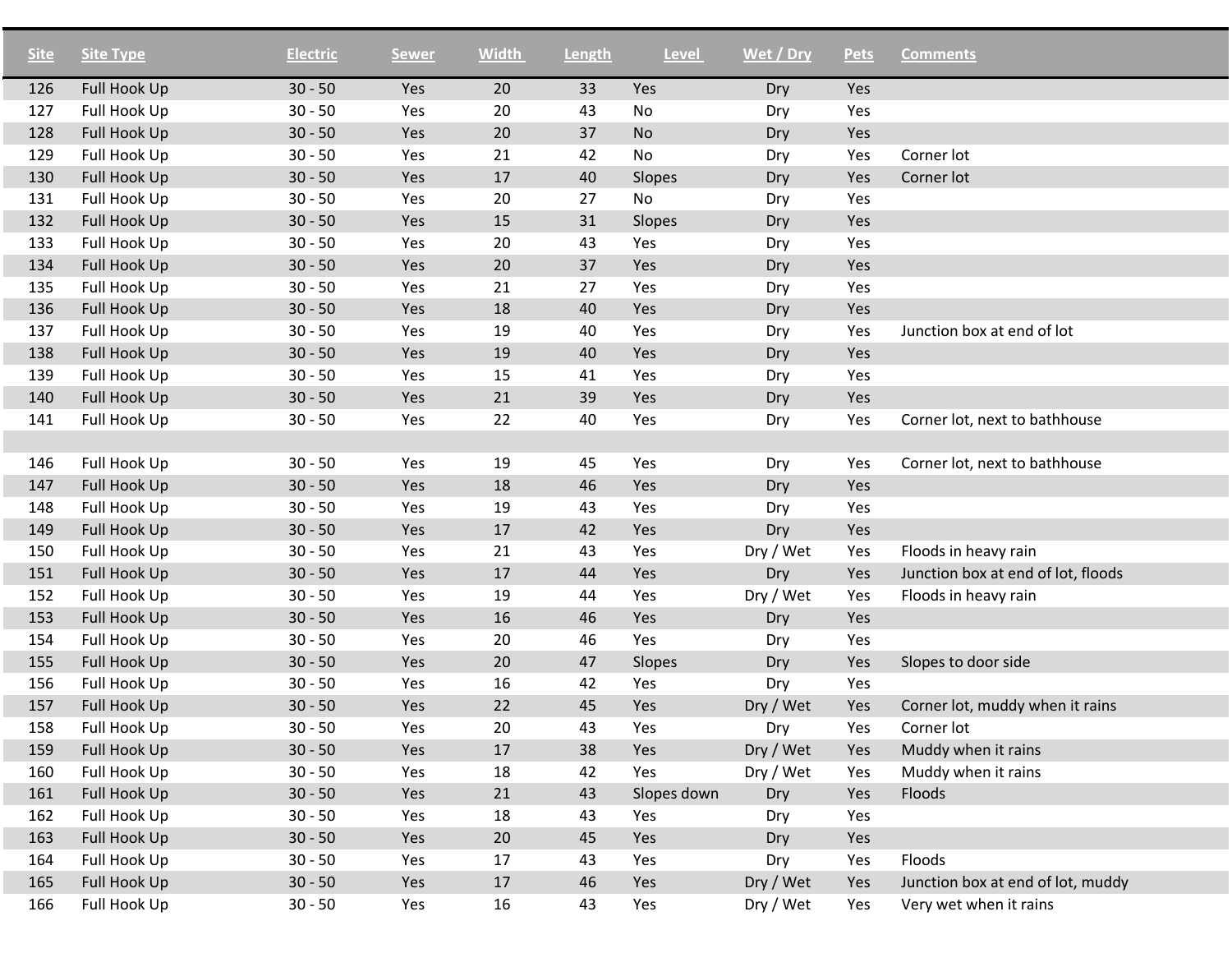| <b>Site</b> | <b>Site Type</b> | <b>Electric</b> | <b>Sewer</b> | <b>Width</b> | Length | Level | Wet / Dry | <b>Pets</b> | <b>Comments</b>                   |
|-------------|------------------|-----------------|--------------|--------------|--------|-------|-----------|-------------|-----------------------------------|
| 167         | Full Hook Up     | $30 - 50$       | Yes          | 20           | 45     | Yes   | Dry / Wet | Yes         |                                   |
| 168         | Full Hook Up     | $30 - 50$       | Yes          | 18           | 49     | Yes   | Dry / Wet | Yes         |                                   |
| 169         | Full Hook Up     | $30 - 50$       | Yes          | 21           | 47     | Yes   | Dry / Wet | Yes         |                                   |
| 170         | Full Hook Up     | $30 - 50$       | Yes          | 21           | 48     | Yes   | Dry       | Yes         |                                   |
| 171         | Full Hook Up     | $30 - 50$       | Yes          | 23           | 49     | Yes   | Dry       | Yes         | Corner lot, by bathhouse          |
| 172         | Full Hook Up     | $30 - 50$       | Yes          | 23           | 46     | Yes   | Dry       | Yes         | Short corner lot                  |
| 173         | Full Hook Up     | $30 - 50$       | Yes          | 23           | 47     | Yes   | Dry       | Yes         |                                   |
| 174         | Full Hook Up     | $30 - 50$       | Yes          | 16           | 43     | Yes   | Dry       | Yes         |                                   |
| 175         | Full Hook Up     | $30 - 50$       | Yes          | 20           | 44     | Yes   | Dry       | Yes         |                                   |
| 176         | Full Hook Up     | $30 - 50$       | Yes          | 20           | 48     | Yes   | Dry       | Yes         |                                   |
| 177         | Full Hook Up     | $30 - 50$       | Yes          | 20           | 45     | Yes   | Dry       | Yes         |                                   |
| 178         | Full Hook Up     | $30 - 50$       | Yes          | 18           | 40     | Yes   | Dry       | Yes         | Junction box at end of lot        |
| 179         | Full Hook Up     | $30 - 50$       | Yes          | 43           | 33     | Yes   | Dry / Wet | Yes         | Muddy when it rains               |
| 180         | Full Hook Up     | $30 - 50$       | Yes          | 18           | 50     | Yes   | Dry / Wet | Yes         | Muddy when it rains               |
| 181         | Full Hook Up     | $30 - 50$       | Yes          | 19           | 52     | Yes   | Dry / Wet | Yes         |                                   |
| 182         | Full Hook Up     | $30 - 50$       | Yes          | 20           | 51     | Yes   | Dry       | Yes         |                                   |
| 183         | Full Hook Up     | $30 - 50$       | Yes          | 20           | 55     | Yes   | Dry       | Yes         |                                   |
| 184         | Full Hook Up     | $30 - 50$       | Yes          | 18           | 75     | Yes   | Dry       | Yes         |                                   |
| 185         | Full Hook Up     | $30 - 50$       | Yes          | 20           | 74     | Yes   | Dry       | Yes         | Corner lot                        |
| 186         | Full Hook Up     | $30 - 50$       | Yes          | 17           | 58     | Yes   | Dry / Wet | Yes         | Floods in heavy rain              |
| 187         | Full Hook Up     | $30 - 50$       | Yes          | 14           | 60     | Yes   | Dry / Wet | Yes         | Floods in heavy rain              |
| 188         | Full Hook Up     | $30 - 50$       | Yes          | 20           | 61     | Yes   | Dry / Wet | Yes         | Floods in heavy rain              |
| 189         | Full Hook Up     | $30 - 50$       | Yes          | 20           | 64     | Yes   | Dry       | Yes         |                                   |
| 190         | Full Hook Up     | $30 - 50$       | Yes          | 23           | 64     | Yes   | Dry       | Yes         |                                   |
| 191         | Full Hook Up     | $30 - 50$       | Yes          | 20           | 71     | Yes   | Dry       | Yes         |                                   |
| 192         | Full Hook Up     | $30 - 50$       | Yes          | 16           | 69     | Yes   | Dry       | Yes         |                                   |
| 193         | Full Hook Up     | $30 - 50$       | Yes          | 20           | 70     | Yes   | Dry       | Yes         | Electric box                      |
| 194         | Full Hook Up     | $30 - 50$       | Yes          | 17           | 69     | Yes   | Dry / Wet | Yes         | Junction box at end of lot, muddy |
| 195         | Full Hook Up     | $30 - 50$       | Yes          | 18           | 73     | Yes   | Dry / Wet | Yes         | Muddy when it rains               |
| 196         | Full Hook Up     | $30 - 50$       | Yes          | 17           | 75     | Yes   | Dry / Wet | Yes         | Muddy when it rains               |
| 197         | Full Hook Up     | $30 - 50$       | Yes          | 15           | 72     | Yes   | Dry       | Yes         |                                   |
| 198         | Full Hook Up     | $30 - 50$       | Yes          | 27           | 61     | Yes   | Dry       | Yes         |                                   |
| 199         | Full Hook Up     | $30 - 50$       | Yes          | 28           | 55     | Yes   | Dry       | Yes         | Corner lot                        |
| 200         | Full Hook Up     | $30 - 50$       | Yes          | 18           | 68     | Yes   | Dry       | Yes         | Corner lot                        |
| 201         | Full Hook Up     | $30 - 50$       | Yes          | 16           | 65     | Yes   | Dry       | Yes         |                                   |
| 202         | Full Hook Up     | $30 - 50$       | Yes          | 19           | 67     | Yes   | Dry       | Yes         |                                   |
| 203         | Full Hook Up     | $30 - 50$       | Yes          | 21           | 68     | Yes   | Dry       | Yes         |                                   |
| 204         | Full Hook Up     | $30 - 50$       | Yes          | 22           | 57     | Yes   | Dry       | Yes         | Muddy                             |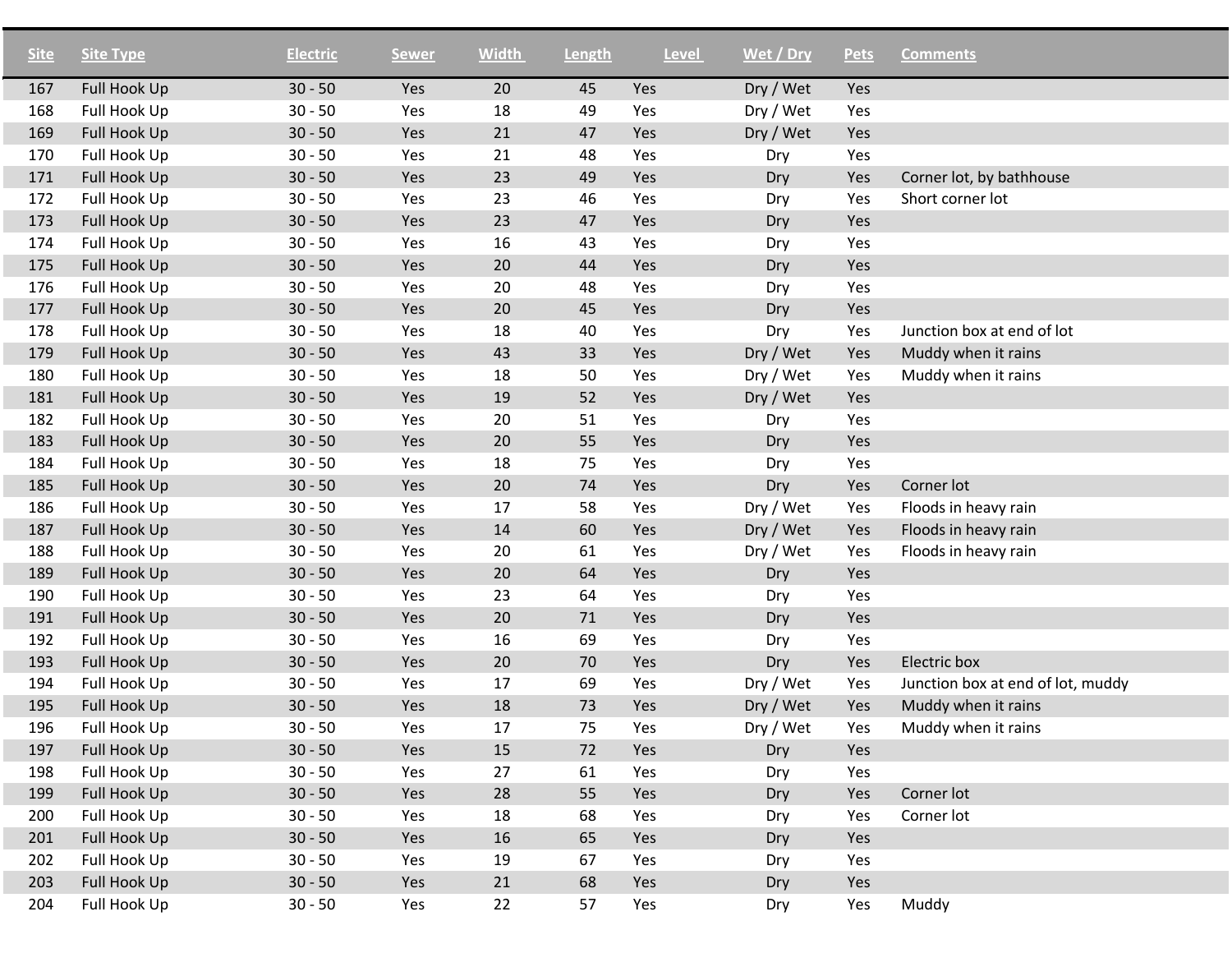| <b>Site</b> | <b>Site Type</b>    | <b>Electric</b> | <b>Sewer</b> | <b>Width</b> | Length | <b>Level</b> | Wet / Dry | <b>Pets</b> | <b>Comments</b>                   |
|-------------|---------------------|-----------------|--------------|--------------|--------|--------------|-----------|-------------|-----------------------------------|
| 205         | <b>Full Hook Up</b> | $30 - 50$       | Yes          | 18           | 57     | Yes          | Dry       | Yes         | Muddy                             |
| 206         | Full Hook Up        | $30 - 50$       | Yes          | 15           | 68     | Yes          | Dry       | Yes         | Muddy                             |
| 207         | Full Hook Up        | $30 - 50$       | Yes          | 17           | 66     | Yes          | Dry       | Yes         | Muddy                             |
| 208         | Full Hook Up        | $30 - 50$       | Yes          | 18           | 67     | Yes          | Dry       | Yes         | Muddy                             |
| 209         | Full Hook Up        | $30 - 50$       | Yes          | 20           | 68     | Yes          | Dry       | Yes         | Muddy                             |
| 210         | Full Hook Up        | $30 - 50$       | Yes          | 18           | 69     | Yes          | Dry       | Yes         | Muddy                             |
| 211         | Full Hook Up        | $30 - 50$       | Yes          | 15           | 64     | Yes          | Dry       | Yes         | Narrow lot                        |
| 212         | Full Hook Up        | $30 - 50$       | Yes          | 19           | 64     | Yes          | Dry       | Yes         |                                   |
| 213         | Full Hook Up        | $30 - 50$       | Yes          | 28           | 72     | Yes          | Dry       | Yes         | Corner lot                        |
| 214         | Full Hook Up        | $30 - 50$       | Yes          | 21           | 65     | Yes          | Dry       | Yes         | Corner lot                        |
| 215         | Full Hook Up        | $30 - 50$       | Yes          | 18           | 65     | Yes          | Dry       | Yes         |                                   |
| 216         | Full Hook Up        | $30 - 50$       | Yes          | 17           | 63     | Yes          | Dry       | Yes         |                                   |
| 217         | Full Hook Up        | $30 - 50$       | Yes          | 21           | 68     | Yes          | Dry / Wet | Yes         | Muddy when it rains, concrete pad |
| 218         | Full Hook Up        | $30 - 50$       | Yes          | 19           | 63     | Yes          | Dry / Wet | Yes         | Muddy when it rains               |
| 219         | Full Hook Up        | $30 - 50$       | Yes          | 21           | 65     | Yes          | Dry       | Yes         |                                   |
| 220         | Full Hook Up        | $30 - 50$       | Yes          | 13           | 67     | Yes          | Dry / Wet | Yes         | Muddy when it rains               |
| 221         | Full Hook Up        | $30 - 50$       | Yes          | 20           | 58     | Yes          | Dry       | Yes         |                                   |
| 222         | Full Hook Up        | $30 - 50$       | Yes          | 20           | 66     | Yes          | Dry       | Yes         |                                   |
| 223         | Full Hook Up        | $30 - 50$       | Yes          | 16           | 62     | Yes          | Dry       | Yes         |                                   |
| 224         | Full Hook Up        | $30 - 50$       | Yes          | 16           | 62     | Yes          | Dry       | Yes         | Junction box at end of lot        |
| 225         | Full Hook Up        | $30 - 50$       | Yes          | 15           | 62     | Slopes       | Dry       | Yes         |                                   |
| 226         | Full Hook Up        | $30 - 50$       | Yes          | 17           | 61     | Slopes       | Dry       | Yes         |                                   |
| 227         | Full Hook Up        | $30 - 50$       | Yes          | 16           | 64     | Slopes       | Dry       | Yes         | Corner lot, no motor homes        |
| 228         | Full Hook Up        | $30 - 50$       | Yes          | 16           | 64     | Yes          | Dry       | Yes         | Corner lot                        |
| 229         | Full Hook Up        | $30 - 50$       | Yes          | 18           | 59     | Yes          | Dry       | Yes         |                                   |
| 230         | Full Hook Up        | $30 - 50$       | Yes          | 19           | 64     | Yes          | Dry       | Yes         |                                   |
| 231         | Full Hook Up        | $30 - 50$       | Yes          | 19           | 63     | Yes          | Dry       | Yes         | Junction box at end of lot        |
| 232         | Full Hook Up        | $30 - 50$       | Yes          | 22           | 65     | Yes          | Dry       | Yes         |                                   |
| 233         | <b>Full Hook Up</b> | $30 - 50$       | Yes          | 19           | 64     | Yes          | Dry       | Yes         |                                   |
| 234         | Full Hook Up        | $30 - 50$       | Yes          | 20           | 65     | Yes          | Dry       | Yes         | Junction box at end of lot        |
| 235         | Full Hook Up        | $30 - 50$       | Yes          | 20           | 63     | Yes          | Dry       | Yes         |                                   |
| 236         | Full Hook Up        | $30 - 50$       | Yes          | 18           | 66     | Yes          | Dry       | Yes         |                                   |
| 237         | Full Hook Up        | $30 - 50$       | Yes          | 25           | 64     | Yes          | Dry       | Yes         |                                   |
| 238         | Full Hook Up        | $30 - 50$       | Yes          | 21           | 66     | Yes          | Dry       | Yes         |                                   |
| 239         | Full Hook Up        | $30 - 50$       | Yes          | 25           | 64     | Yes          | Dry       | Yes         |                                   |
| 240         | Full Hook Up        | $30 - 50$       | Yes          | 19           | 66     | Yes          | Dry       | Yes         |                                   |
| 241         | Full Hook Up        | $30 - 50$       | Yes          | 20           | 67     | Yes          | Dry       | Yes         | Corner lot                        |
| 242         | Full Hook Up        | $30 - 50$       | Yes          | 21           | 65     | Yes          | Dry       | Yes         | Corner lot                        |